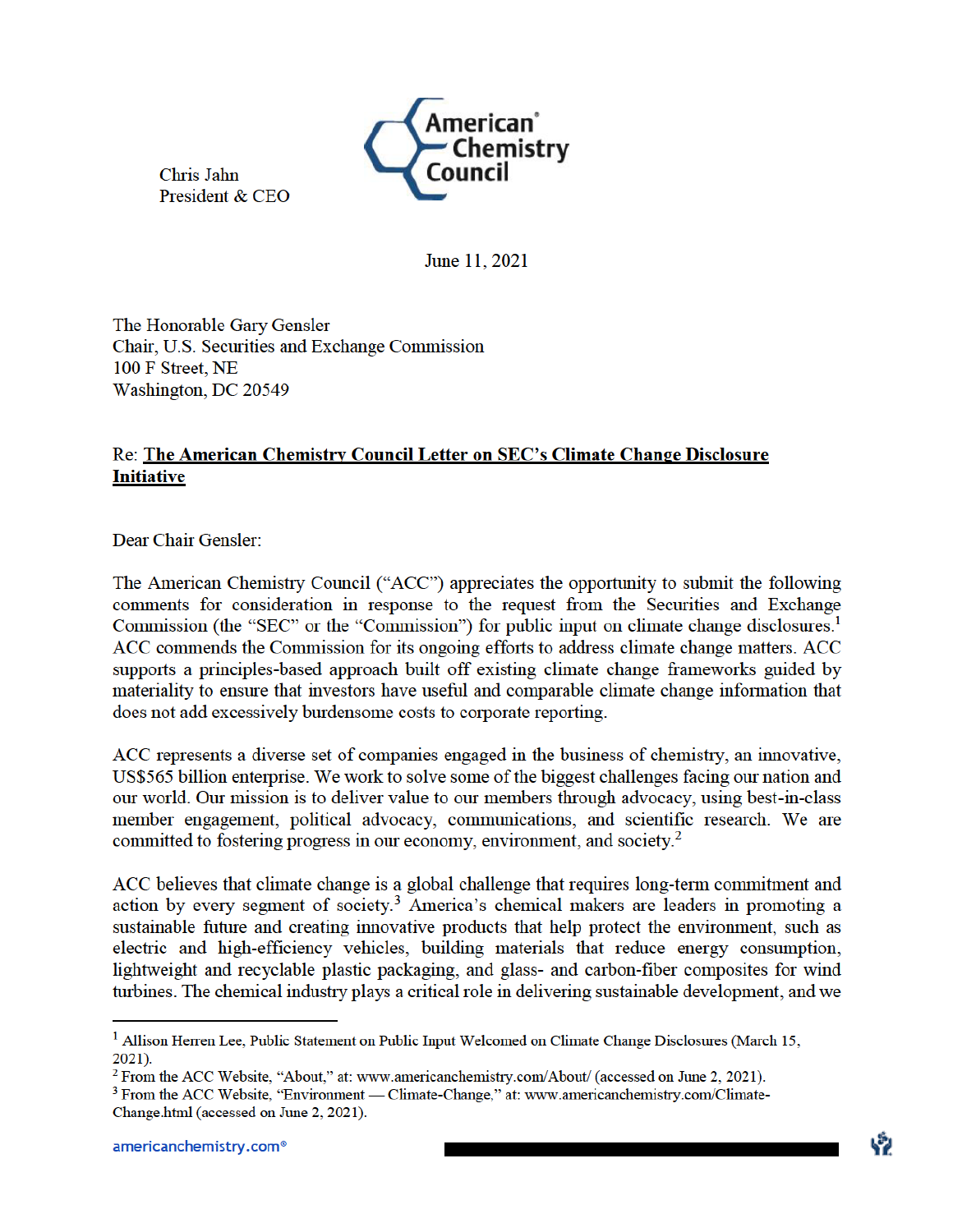The Honorable Gary Gensler June 11, 2021 Page 2

are therefore committed to support society's transition towards greater sustainability. We support a flexible approach guided by material climate change-related risks, opportunities, and other factors based on a business-specific materiality assessments. We believe "furnishing" such disclosures, as a matter of liability, would strike the right balance of promoting the disclosure of decision-useful information to investors in light of the potential cost burden to companies.

Material and Relevant Business-Specific Climate Change Information. We believe a businessspecific "materiality" standard that acknowledges differences across and within industries would further serve as an effective compass for companies, guiding them in choosing the disclosures most relevant to investors. It would also minimize unnecessary costs to companies and avoid overload of complex information for investors, an excess of which the Commission has stated can serve to obscure the key information of most interest to investors. "Materiality" assessments also have unique significance in the context of climate change disclosures. Because climate-related metrics, risks, and opportunities depend on the operations of a specific business and may differ significantly across and within industries, information is useful to investors only when it is material and tailored to a registrant's business. Further, the production of climate change disclosures will likely be costly for companies, as it depends on evaluation of facts external to the company. Such costly disclosure can be justified only where material and relevant, from an investment or voting perspective, to a specific company.

Existing Third-Party Frameworks with a Flexible Approach. We encourage the SEC to build off the comprehensive experience of existing reporting frameworks, such as SASB and TCFD, as a starting point in the Commission's evaluation of its regulation of environmental, social, and governance ("ESG") disclosures and in developing an ESG disclosure regime. We believe a key advantage of this approach is to incorporate the value of the years of evidence-based research and the input of thousands of market participants — including corporate professionals, investors, other providers of financial capital, and other subject matter experts — into the standards reflected in these private market frameworks. ACC, for example, has consistently been involved in the course of the development of the SASB standards and has provided detailed comments to SASB on specific metrics and procedural issues. Many companies, including chemistry companies that ACC represents, already utilize these frameworks to disclose their voluntary ESG disclosures initiatives, assessments, commitments, and performance. Furthermore, some of these frameworks capture the unique context for different industries, which ACC believes are essential to providing comparable and decision-useful disclosures to investors. The SEC should fully avail itself of the private market's efforts on this front.

In leveraging these frameworks, however, the SEC should maintain a critical eye towards the thirdparty standards, bearing in mind that these third parties are non-governmental actors and have neither the authority nor the accountability the SEC holds. SASB's standards and practices are built upon the assumptions of voluntary adoption and "best practice" principles rather than a set of mandatory disclosure rules that subject companies to legal liability. While well-informed, these private market standard-setters often develop climate change disclosures with an implicit bias based on their perception of an industry's reputation. To avoid any such prejudice and help ensure the accuracy and usability of information made available to the investor community, the SEC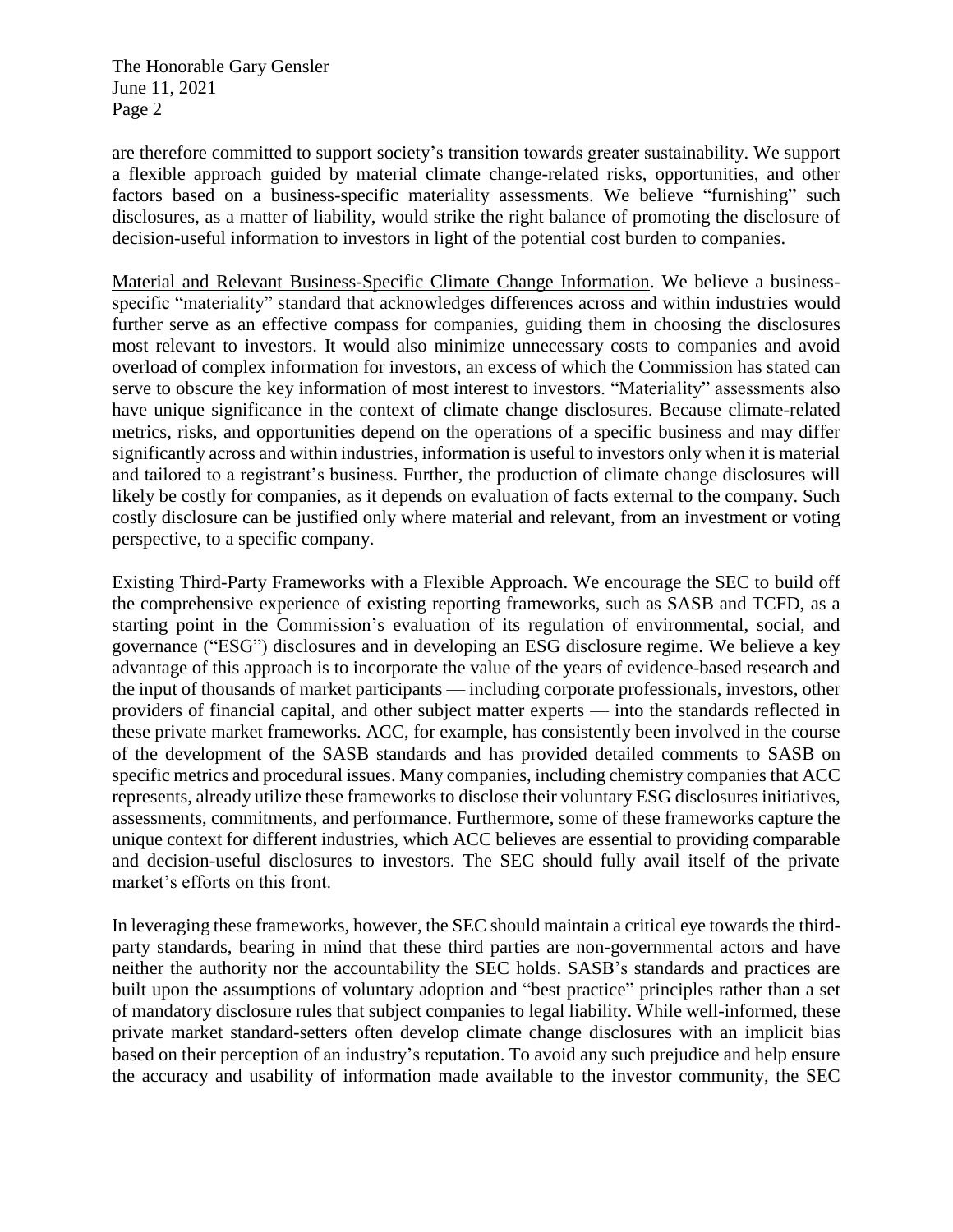The Honorable Gary Gensler June 11, 2021 Page 3

should consider implementing appropriate oversight, processes, and controls applicable to thirdparty standard-setting.

Flexibility with Respect to Key Metrics. To further encourage decision-usefulness of disclosed metrics, ACC requests the SEC to align with a flexible company-specific approach where companies can choose the "off the shelf" metrics developed from existing frameworks as appropriate to their specific business operations. Applying this flexible approach, companies would assess and disclose information on their specific climate change risks and opportunities where such information is relevant, material, and useful to their investors. Such flexibility would avoid ineffective "one-size-fits-all" standards, accommodate the differences across companies and industries, and facilitate readability of reports by encouraging companies to focus on the disclosures that are most relevant to their investors and material to their businesses.

Comply or Explain. Based on the same rationales that justify flexibility, ACC supports the adoption of a "comply or explain" regime using the foundation of these third-party frameworks. While companies enjoy flexibility in choosing metrics appropriate to their specific business operations, a complementary "explain stick" would provide investors with essential decisionmaking information as to why companies decide not to disclose particular information or metrics. Companies would be required to "comply" and provide disclosures applicable and material to their businesses and industries. If a given metric is not material to a company's business or its industry, the company should only be required to "explain" that metric's lack of relevance. Such a "comply or explain" mechanism would ensure investors receive the comparable and consistent disclosures appropriate for informative decision-making, help investors understand climate-related risks and opportunities on a company-by-company basis, and provide the right degree of flexibility necessary for companies to communicate information through the lens of their management and board.

Furnished Rather Than Filed. Unlike many disclosure items that companies provide, climate change disclosure (in particular disclosure about risks and opportunities) is often based upon projections and assumptions to a considerable extent. The liability standard imposed on information filed with the SEC is an inappropriate standard for such forward-looking and aspirational disclosures. ACC believes the appropriate liability standard for any new climate change disclosures should be the standard of liability applicable to "furnished" information rather than "filed." It is only where the aspirational statement itself is materially misleading that imposition of liability can be justified. In our experience, chemical companies are leaders not only in promoting a sustainable future but also in making public their climate change-related information. Other industries have voluntarily adopted similar standards and investors continuously incentivize them to do so. The application of the "furnished" standard of liability would bolster the current ecosystem in which companies get a platform to set their good-faith inexact goals, yet provide a useful model of disclosing predictions and assessments to investors. As an alternative, the SEC could also provide a general liability safe harbor for disclosures made pursuant to a new climate change framework. Such a regime would also allow the Commission to protect investors, yet maintain fair, orderly, and efficient markets, without compromising the reliability of the disclosure.